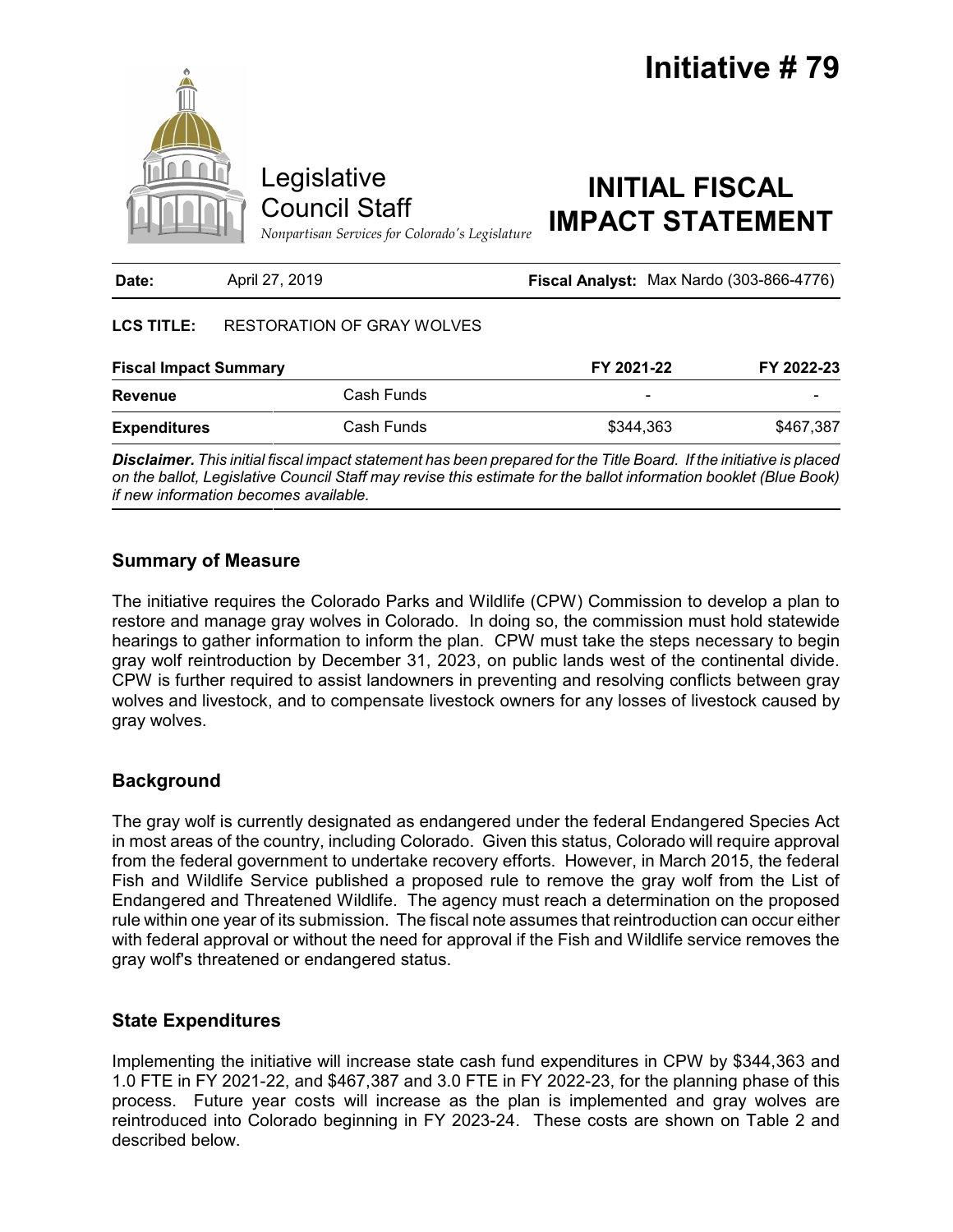| <b>Expenditures Under Initiative #79</b>    |                |                |
|---------------------------------------------|----------------|----------------|
|                                             | FY 2021-22     | FY 2022-23     |
| <b>Department of Natural Resources</b>      |                |                |
| <b>Personal Services</b>                    | \$74,425       | \$195,625      |
| Operating Expenses, Capital Outlay, Mileage | \$10,943       | \$28,126       |
| <b>Public and CPW Commission Meetings</b>   | \$64,000       | \$64,000       |
| <b>Management Planning Contractor</b>       | \$75,000       | \$75,000       |
| <b>Temporary Public Information Staff</b>   | 37,440         | \$36,000       |
| <b>Public Survey</b>                        | 50,000         |                |
| Centrally Appropriated Costs*               | \$32,555       | \$68,636       |
| <b>Total Cost</b>                           | \$344,363      | \$467,387      |
| <b>Total FTE</b>                            | <b>1.0 FTE</b> | <b>3.0 FTE</b> |

### **Table 2 Expenditures Under Initiative #79**

*\* Centrally appropriated costs are not included in the bill's appropriation.*

**Planning period.** The initiative requires gray wolves to be reintroduced into Colorado by December 31, 2023 (FY 2023-24). The two preceding years will be used to develop the plan for reintroduction. For FY 2021-22 this will require the following:

- 1.0 FTE wildlife manager to lead the team and oversee the program;
- four facilitated public meetings;
- two additional half-day meetings for the CPW Commission;
- support from contractors that specialize in this subject to develop the plan;
- a public survey to solicit information and gauge public perception; and
- the equivalent of 1.0 FTE of temporary staff support in CPW's public information section.

For FY 2022-23, CPW would add 2.0 FTE of field biologists. Costs for both years will be paid from the Wildlife Cash Fund, or other funds at the discretion of the General Assembly.

**Future years.** Beginning in FY 2023-24, implementation costs will increase as the reintroduction of gray wolves commences. Generally, these costs will include the continuation of the 3.0 FTE to manage the program; the acquisition of about 10 wolves per year for several years; transportation, housing, care, and tracking of the wolves; seasonal wildlife technicians to assist the permanent staff with tracking and otherwise managing the wolves; and ongoing research costs. CPW is also required to compensate owners of livestock for any losses caused by gray wolves. These costs will depend on the details of the plan that is developed by CPW; as such, these costs are not estimated, and will be requested by CPW through the annual budget process.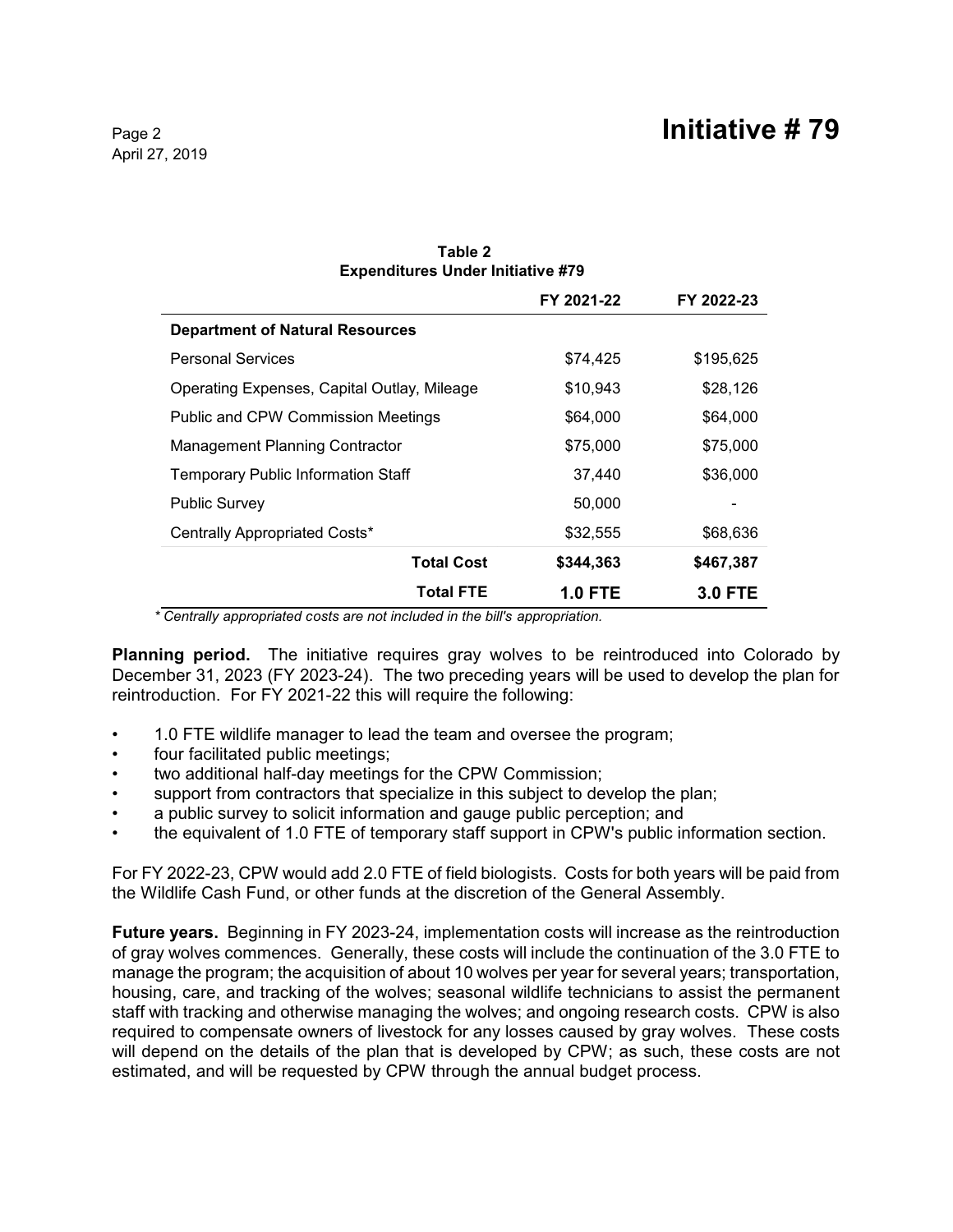April 27, 2019

## **Economic Impact**

Game species, such as deer and elk, may become prey for grey wolves, if these wolves are reintroduced. To the extent that this reduces the quantity of animals available for hunting, reintroduction may decrease revenue for businesses that facilitate hunting, and may decrease state and local government revenue from hunting-related fees and taxes. Conversely, the presence of gray wolves may have a positive effect on the health of some ecosystems, which may promote participation in non-consumptive forms of outdoor recreation. This may increase income and revenue to businesses and governments that facilitate these activities.

## **Effective Date**

If approved by voters at the 2020 general election, this measure takes effect upon proclamation of the Governor, no later than 30 days after the official canvass of the vote is completed.

## **State and Local Government Contacts**

Natural Resources